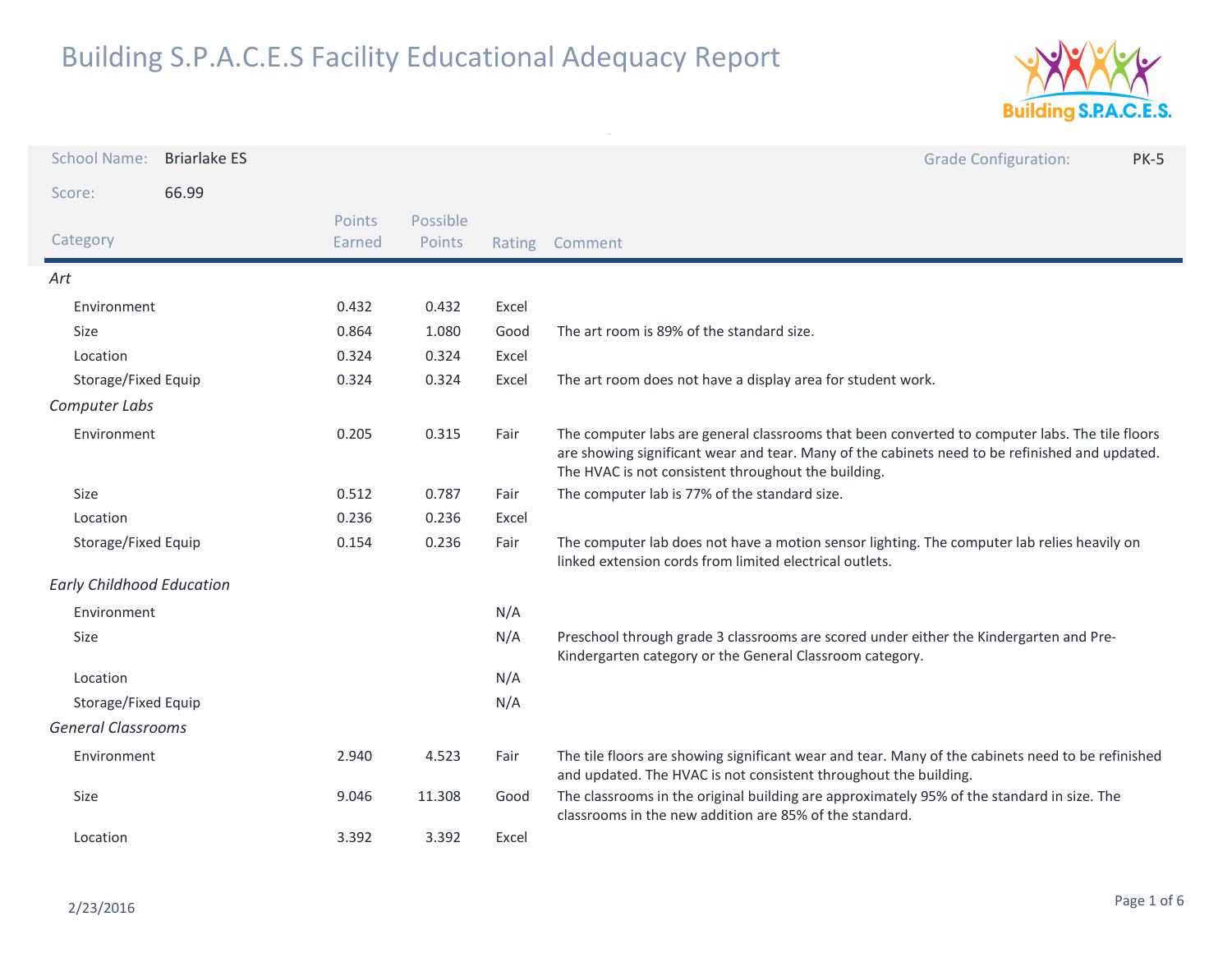

| <b>School Name:</b>                 | <b>Briarlake ES</b> |                         |                    |        |                                                                                                                                                                                                                                                                                                                    | <b>Grade Configuration:</b> | PK-5 |
|-------------------------------------|---------------------|-------------------------|--------------------|--------|--------------------------------------------------------------------------------------------------------------------------------------------------------------------------------------------------------------------------------------------------------------------------------------------------------------------|-----------------------------|------|
| Score:                              | 66.99               |                         |                    |        |                                                                                                                                                                                                                                                                                                                    |                             |      |
| Category                            |                     | <b>Points</b><br>Earned | Possible<br>Points | Rating | Comment                                                                                                                                                                                                                                                                                                            |                             |      |
| <b>General Classrooms</b>           |                     |                         |                    |        |                                                                                                                                                                                                                                                                                                                    |                             |      |
| Storage/Fixed Equip                 |                     | 2.205                   | 3.392              | Fair   | None of the general classrooms have a sink or a water fountain. The classrooms in the new<br>addition do not have adequate casework for the storage of supplies and materials.                                                                                                                                     |                             |      |
| <b>Instructional Resource Rooms</b> |                     |                         |                    |        |                                                                                                                                                                                                                                                                                                                    |                             |      |
| Environment                         |                     | 0.432                   | 0.665              | Fair   | The tile floors are showing significant wear and tear. Many of the cabinets need to be refinished<br>and updated. The HVAC is not consistent throughout the building.                                                                                                                                              |                             |      |
| Size                                |                     | 1.662                   | 1.662              | Excel  |                                                                                                                                                                                                                                                                                                                    |                             |      |
| Location                            |                     | 0.498                   | 0.498              | Excel  | The speech pathologist is located in a office area adjacent to the media center. It is at the far end<br>of the school building, away from the general classrooms.                                                                                                                                                 |                             |      |
| Storage/Fixed Equip                 |                     | 0.324                   | 0.498              | Fair   | The resource rooms do not have adequate built in cabinetry for supplies and materials.                                                                                                                                                                                                                             |                             |      |
| Kindergarten & Pre-Kindergarten     |                     |                         |                    |        |                                                                                                                                                                                                                                                                                                                    |                             |      |
| Environment                         |                     | 0.250                   | 0.385              | Fair   | The tile floors are showing significant wear and tear. Many of the cabinets need to be refinished<br>and updated. The HVAC is not consistent throughout the building.                                                                                                                                              |                             |      |
| <b>Size</b>                         |                     | 0.770                   | 0.962              | Good   | The kindergarten classrooms are approximately 87% of the standard size.                                                                                                                                                                                                                                            |                             |      |
| Location                            |                     | 0.289                   | 0.289              | Excel  |                                                                                                                                                                                                                                                                                                                    |                             |      |
| Storage/Fixed Equip                 |                     | 0.188                   | 0.289              | Fair   | The kindergarten classrooms do not have adequate built in storage for equipment and materials.                                                                                                                                                                                                                     |                             |      |
| <b>Learning Environment</b>         |                     |                         |                    |        |                                                                                                                                                                                                                                                                                                                    |                             |      |
| Learning Style Variety              |                     | 0.000                   | 4.615              | Unsat  | The school was not designed with any flexible learning spaces such as small group, large group or<br>individualized instruction.                                                                                                                                                                                   |                             |      |
| <b>Interior Environment</b>         |                     | 0.923                   | 1.846              | Poor   | The interior of the building is showing its age. The building was constructed with ceramic tile and<br>concrete block. The lighting fixtures in the public spaces such as the hallways and restrooms have<br>not been updated and cast a yellow hue. The HVAC system is not consistent throughout the<br>building. |                             |      |
| <b>Exterior Environment</b>         |                     | 1.108                   | 1.385              | Good   | The building has numerous outdoor gardens and learning spaces.                                                                                                                                                                                                                                                     |                             |      |
| Environment                         |                     | 0.450                   | 0.900              | Poor   | The lighting in the media center is not adequate and presents a dark environment. The media<br>center carpet and fixtures are showing wear and tear.                                                                                                                                                               |                             |      |

 $\omega$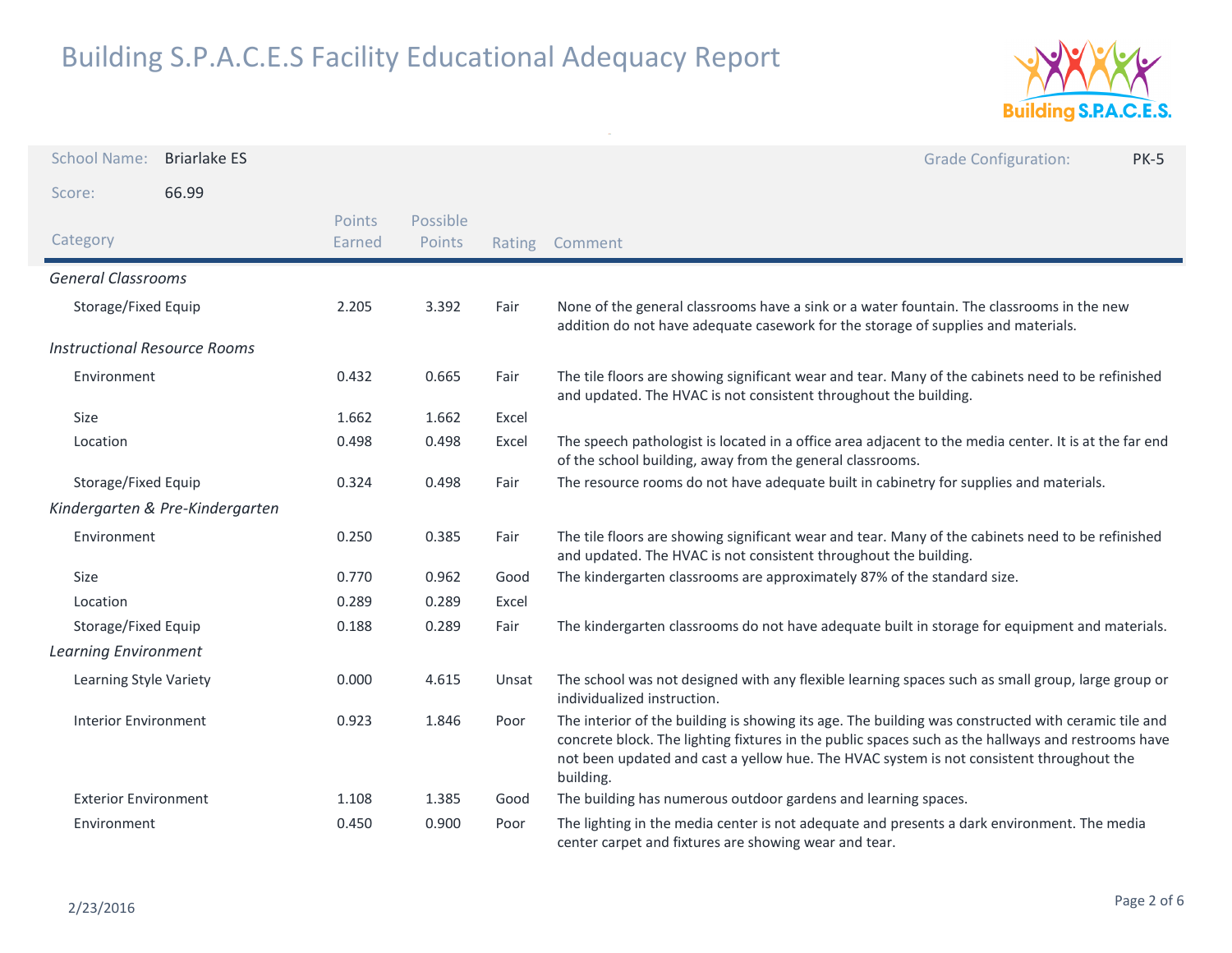

| <b>School Name:</b>       | <b>Briarlake ES</b> |                  |                           |       | <b>Grade Configuration:</b><br><b>PK-5</b>                                                                                                                                                                                               |
|---------------------------|---------------------|------------------|---------------------------|-------|------------------------------------------------------------------------------------------------------------------------------------------------------------------------------------------------------------------------------------------|
| Score:                    | 66.99               |                  |                           |       |                                                                                                                                                                                                                                          |
| Category                  |                     | Points<br>Earned | Possible<br><b>Points</b> |       | Rating Comment                                                                                                                                                                                                                           |
| Media Center              |                     |                  |                           |       |                                                                                                                                                                                                                                          |
| Size                      |                     | 1.125            | 2.249                     | Poor  | The media center is approximately 54% of the standard size.                                                                                                                                                                              |
| Location                  |                     | 0.337            | 0.675                     | Poor  | The media center is located at the far end of the building and is not in close proximity to the<br>lower grade levels and special education classes.                                                                                     |
| Storage/Fixed Equip       |                     | 0.540            | 0.675                     | Good  | One of the storage areas is currently used by the speech pathologist.                                                                                                                                                                    |
| Music                     |                     |                  |                           |       |                                                                                                                                                                                                                                          |
| Environment               |                     | 0.342            | 0.684                     | Poor  | Orchestra is taught on the stage. The orchestra area does not have adequate light fixtures,<br>natural lighting, and is not a stimulating educational environment. The carpet in the band/chorus<br>room is an extremely poor condition. |
| Size                      |                     | 0.855            | 1.709                     | Poor  | The size of the band/chorus room meets the standard. Orchestra is taught on the stage and the<br>school does not have a room for orchestra instruction. The music room does not have practice<br>rooms.                                  |
| Location                  |                     | 0.256            | 0.513                     | Poor  | The music room is in the new addition and is a significant distance from the stage area.<br>Orchestra is taught on the stage.                                                                                                            |
| Storage/Fixed Equip       |                     | 0.256            | 0.513                     | Poor  | Orchestra is taught on the stage and does not have any storage for instruments, and music. The<br>band/course room does not have a sink or drinking fountain.                                                                            |
| <b>Performing Arts</b>    |                     |                  |                           |       |                                                                                                                                                                                                                                          |
| Environment               |                     | 0.446            | 0.558                     | Good  |                                                                                                                                                                                                                                          |
| Size                      |                     | 1.395            | 1.395                     | Excel |                                                                                                                                                                                                                                          |
| Location                  |                     | 0.418            | 0.418                     | Excel |                                                                                                                                                                                                                                          |
| Storage/Fixed Equip       |                     | 0.272            | 0.418                     | Fair  | The stage area is not ADA accessible. The area lacks a dressing room and adequate storage. The<br>stage is used for orchestra instruction.                                                                                               |
| <b>Physical Education</b> |                     |                  |                           |       |                                                                                                                                                                                                                                          |
| Environment               |                     | 1.152            | 1.772                     | Fair  | The gymnasium is a separate building that is not air-conditioned nor does it have natural lighting.                                                                                                                                      |
| Size                      |                     | 4.431            | 4.431                     | Excel |                                                                                                                                                                                                                                          |
| Location                  |                     | 0.864            | 1.329                     | Fair  | In order for students to access the gymnasium they must go outside using a covered walkway.                                                                                                                                              |
| Storage/Fixed Equip       |                     | 1.063            | 1.329                     | Good  | The gymnasium does not have adequate storage for physical education equipment and supplies.                                                                                                                                              |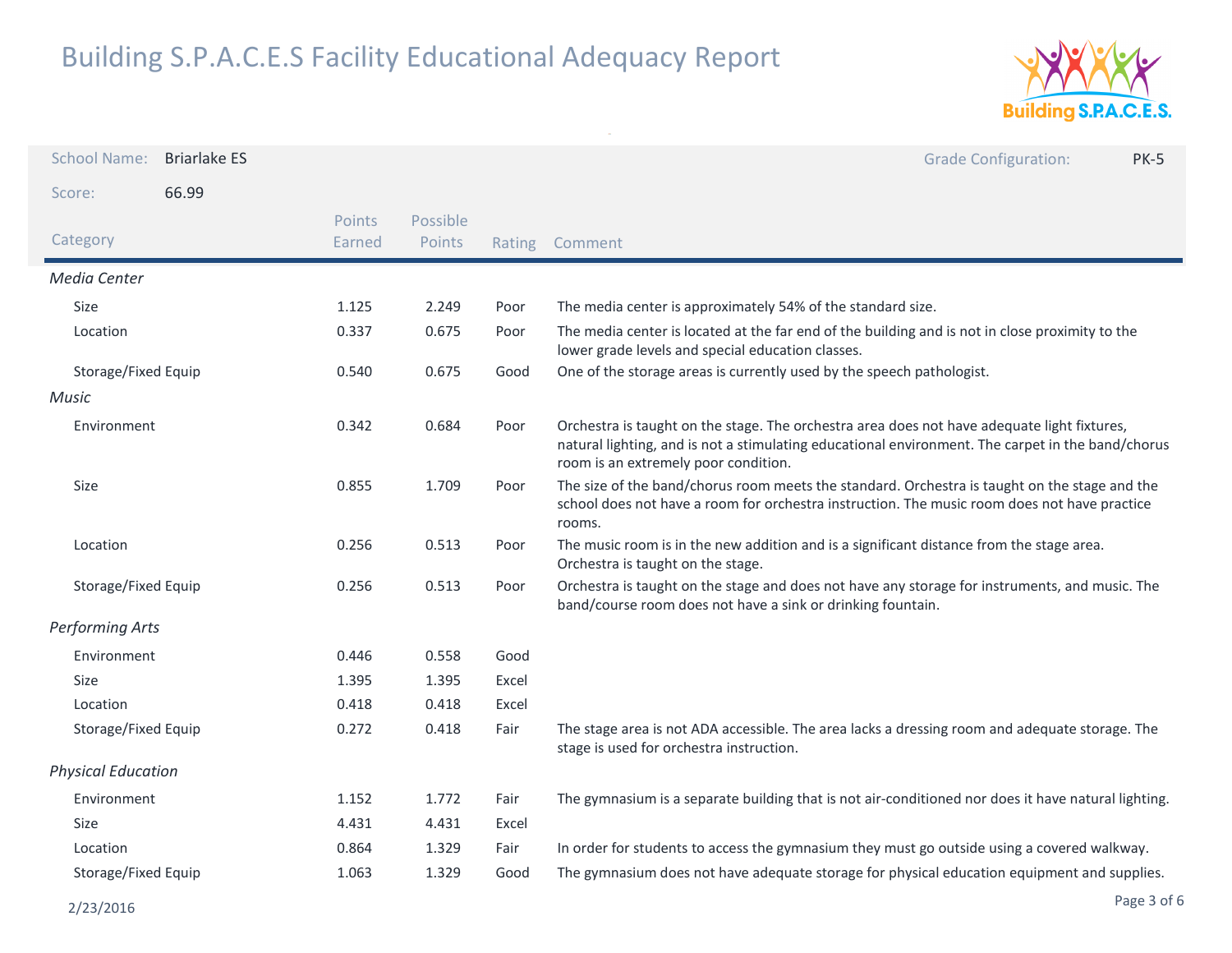

| <b>School Name:</b>              | <b>Briarlake ES</b> |                         |                    |        | <b>Grade Configuration:</b><br><b>PK-5</b>                                                                                                                                                                                                                                                                                                                                                               |
|----------------------------------|---------------------|-------------------------|--------------------|--------|----------------------------------------------------------------------------------------------------------------------------------------------------------------------------------------------------------------------------------------------------------------------------------------------------------------------------------------------------------------------------------------------------------|
| Score:                           | 66.99               |                         |                    |        |                                                                                                                                                                                                                                                                                                                                                                                                          |
| Category                         |                     | <b>Points</b><br>Earned | Possible<br>Points | Rating | Comment                                                                                                                                                                                                                                                                                                                                                                                                  |
| <b>Science</b>                   |                     |                         |                    |        |                                                                                                                                                                                                                                                                                                                                                                                                          |
| Environment                      |                     | 0.000                   | 0.462              | Unsat  | The school does not have a science room.                                                                                                                                                                                                                                                                                                                                                                 |
| <b>Size</b>                      |                     | 0.000                   | 1.154              | Unsat  | The school does not have a science room.                                                                                                                                                                                                                                                                                                                                                                 |
| Location                         |                     | 0.000                   | 0.346              | Unsat  | The school does not have a science room.                                                                                                                                                                                                                                                                                                                                                                 |
| Storage/Fixed Equip              |                     | 0.000                   | 0.346              | Unsat  | The school does not have a science room.                                                                                                                                                                                                                                                                                                                                                                 |
| Self-Contained Special Education |                     |                         |                    |        |                                                                                                                                                                                                                                                                                                                                                                                                          |
| Environment                      |                     | 0.288                   | 0.443              | Fair   | The tile floors are showing significant wear and tear. Many of the cabinets need to be refinished<br>and updated. The HVAC is not consistent throughout the building.                                                                                                                                                                                                                                    |
| Size                             |                     | 0.720                   | 1.108              | Fair   | The special education classrooms are approximately 90% the size standard. The school does not<br>have a family living center.                                                                                                                                                                                                                                                                            |
| Location                         |                     | 0.332                   | 0.332              | Excel  |                                                                                                                                                                                                                                                                                                                                                                                                          |
| Storage/Fixed Equip              |                     | 0.166                   | 0.332              | Poor   | The special education classrooms are general classrooms that do not have any additional storage<br>for special equipment or supplies and materials. The changing table is inadequate. The changing<br>area does not have hot water.                                                                                                                                                                      |
| <b>Non-Instructional Spaces</b>  |                     |                         |                    |        |                                                                                                                                                                                                                                                                                                                                                                                                          |
| Administration                   |                     | 0.000                   | 2.361              | Unsat  | The administrative area is extremely small. The reception area contains two chairs. The<br>principal's office is small and does not have adequate space for small group meetings. The school<br>does not have a conference room. Faculty mailboxes are located outside teachers classroom<br>doors on the walls. The lighting in the administrative areas has not been updated and is<br>extremely poor. |
| Cafeteria                        |                     | 4.615                   | 4.615              | Excel  |                                                                                                                                                                                                                                                                                                                                                                                                          |
| Food Service and Prep            |                     | 3.722                   | 5.727              | Fair   | The kitchen area is not air-conditioned. The restroom areas do not have lockers.                                                                                                                                                                                                                                                                                                                         |
| Clinic                           |                     | 0.000                   | 0.540              | Unsat  | The school utilizes a very small room for a clinic, The room accommodates one cot, a sink, a file<br>cabinet, and a small refrigerator.                                                                                                                                                                                                                                                                  |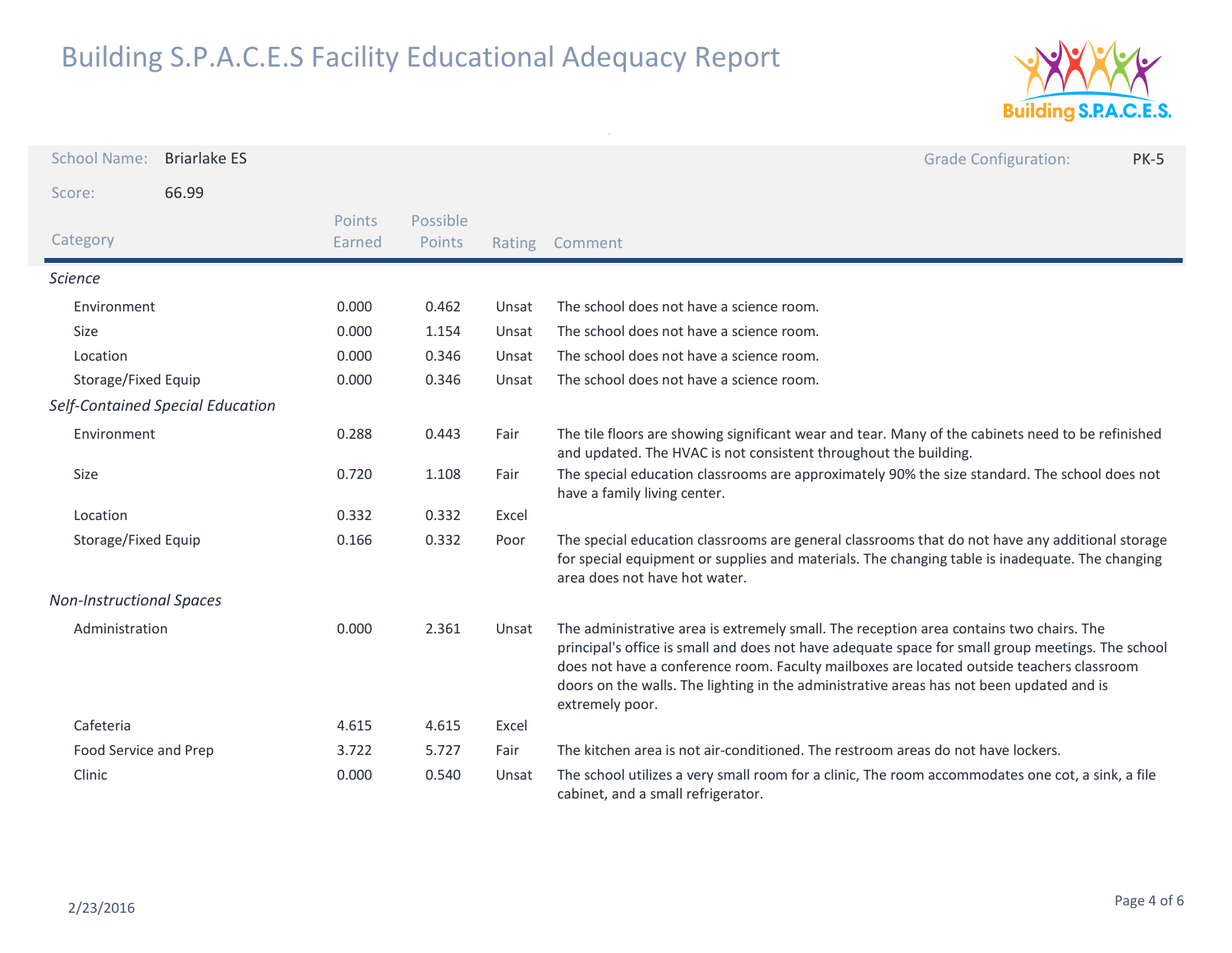

| <b>School Name:</b>             | <b>Briarlake ES</b>              |                  |                           |       | <b>Grade Configuration:</b><br><b>PK-5</b>                                                                                                                                                                                                                                                                                                                                                                          |
|---------------------------------|----------------------------------|------------------|---------------------------|-------|---------------------------------------------------------------------------------------------------------------------------------------------------------------------------------------------------------------------------------------------------------------------------------------------------------------------------------------------------------------------------------------------------------------------|
| Score:                          | 66.99                            |                  |                           |       |                                                                                                                                                                                                                                                                                                                                                                                                                     |
| Category                        |                                  | Points<br>Earned | Possible<br><b>Points</b> |       | Rating Comment                                                                                                                                                                                                                                                                                                                                                                                                      |
| <b>Non-Instructional Spaces</b> |                                  |                  |                           |       |                                                                                                                                                                                                                                                                                                                                                                                                                     |
| Counseling                      |                                  | 0.135            | 0.270                     | Poor  | The counselor's utilized two different small offices. The office area for the itinerary counselors is<br>a storage room that has been converted to an office area. The counseling area does not have a<br>reception area or conference room. The records are located in the main office which is a<br>significant distance from the counselor's office and they are not stored in fireproof/waterproof<br>cabinets. |
|                                 | <b>Custodial and Maintenance</b> | 0.369            | 0.462                     | Good  | The custodial sinks in the old building are wall-mounted. The custodial sink in the new building is<br>a floor mounted.                                                                                                                                                                                                                                                                                             |
| <b>Student Restrooms</b>        |                                  | 0.409            | 0.819                     | Poor  | The student restrooms are not well lit, do not have urinal privacy panels, and are in need of<br>remodeling. The only ADA unisex restrooms are located in the faculty lounge. Student water<br>fountains on the primary hall require the use of a footstool.                                                                                                                                                        |
| Faculty Work Space and Toilets  |                                  | 0.000            | 1.170                     | Unsat | The school uses a book room and a electric room to house faculty workrooms. They are very<br>small, and do not have adequate built in cabinetry for storage.                                                                                                                                                                                                                                                        |
| <b>Outside Spaces</b>           |                                  |                  |                           |       |                                                                                                                                                                                                                                                                                                                                                                                                                     |
| Vehicular Traffic               |                                  | 0.923            | 1.846                     | Poor  | The parent and bus drop off zones are the main driveway in front of the building that is also used<br>to access all parking.                                                                                                                                                                                                                                                                                        |
| Pedestrian Traffic              |                                  | 0.719            | 0.898                     | Good  | The campus could use more pedestrian sidewalks.                                                                                                                                                                                                                                                                                                                                                                     |
| Parking                         |                                  | 0.375            | 0.750                     | Poor  | The school does not have adequate off-street parking.                                                                                                                                                                                                                                                                                                                                                               |
| Play Areas                      |                                  | 1.080            | 2.161                     | Poor  | Neither the playground nor the equipment are ADA accessible. In order for student with mobility<br>problems to access the playground they must go around the building and down a dirt path.<br>There is a secondary playground adjacent to a improvised faculty parking lot.                                                                                                                                        |
| Safety and Security             |                                  |                  |                           |       |                                                                                                                                                                                                                                                                                                                                                                                                                     |
| Fencing                         |                                  | 0.451            | 0.694                     | Fair  | There are portions of the school grounds on the back and sides that do not have adequate<br>fencing. There is not a fence between the playground area and the gravel parking lot.                                                                                                                                                                                                                                   |
| Signage & Way Finding           |                                  | 0.462            | 0.923                     | Poor  | The school does not have adequate parent drop off zone and bus drop off zone signage. The<br>school lacks internal directional signage. The school does not have the under surveillance and<br>subject to search signs posted.                                                                                                                                                                                      |
| Ease of Supervision             |                                  | 1.800            | 2.769                     | Fair  | Due to the configuration of the building and topography of the grounds exterior line of sight<br>supervision is difficult.                                                                                                                                                                                                                                                                                          |